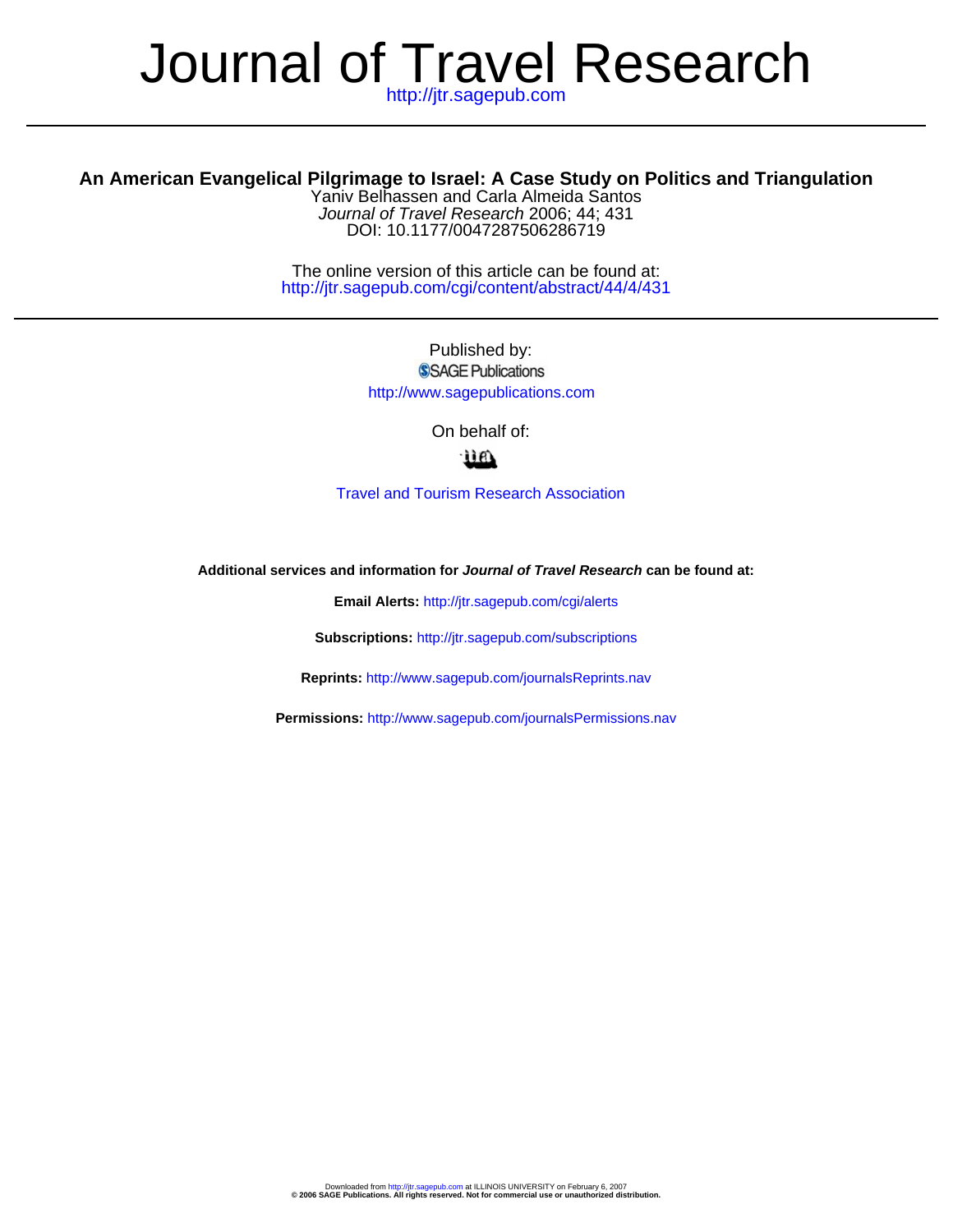# An American Evangelical Pilgrimage to Israel: A Case Study on Politics and Triangulation

YANIVA BELHASSEN AND CARLA ALMEIDA SANTOS

*This article examines the political dimensions of American evangelical pilgrimages to Israel by using the methodological technique known as data triangulation. Based on evidence from primary and secondary data, the article illuminates (1) how tourism is used by pilgrims to promote their theological visions that have some political ramifications to the host country and (2) how the political circumstances in the state of Israel engender a noteworthy relationship between an extreme right party from Israel and the pilgrims. The findings regarding the political dimensions are organized around four functions achieved by using data triangulation. In so doing, this article attempts to provide new theoretical insights regarding the philosophical premises and the purposes traditionally related to the use of data triangulation in tourism research.*

#### *Keywords: politics; data triangulation; pilgrimages*

As noted by Lasswell (1936) politics is about power relations, who gets what, where, how and why. In this regard, several scholars have examined politics as an integral part of tourism, since it involves power relations between different actors that take part in this industry (Burns 2004; Dahles 2002; de Kant 1979; Edgell 1990; Gibson and Davidson 2004; Hall 1994; Jeong and Santos 2004; Mathews 1975, 1978; Morgan and Pritchard 1999; Richter 1980, 1983, 1989). To a great extent, these studies have approached tourism and politics by examining political actions taken by local authorities in an attempt to manage or influence tourism impacts (e.g., economic, social, cultural, environmental, and political). In other words, as the effects of tourism have become significant, politicians have understood the need to intervene and control tourism-related impacts in line with their interests or agenda. Consequently, the research on politics and tourism covers various topics, such as policy making and planning (Burns 2004; de Kant 1979), travel restrictions (Edgell 1990), physical planning and sustainable development (Morgan and Pritchard 1999), empowerment and tourism development at local communities (Scheyvens 1999), destination marketing and representations (Gibson and Davidson 2004; Pritchard and Morgan 2001), and international relations (Mathews 1978). This large body of literature provides the research on the political use of tourism with insightful perspectives on the importance of understanding how tourism can be used as a political means. However, the literature focuses on the governments, while not acknowledging the ways tourists and hosts may also use tourism to promote their own political and ideological interests.

Within this body of literature the studies which focus on the political use of tourism stress three different actors that may use tourism as political means to promote their ideology. The first actor, as noted earlier, is the local government who may use tourism to promote a desirable image or political goal of their country, such as the case in the Philippine under Marcos' regime when he used tourism to rectify the bad image attached to his dictatorship (Richter 1980). The second actor in the tourism arena that may politically use tourism is the local population. In this case, tourism is usually described as a political battlefield in which rival groups in the host's population compete for the tourism-related resources, such as money, meanings of the tourist site, and representation of each group within the tourist-related industry. Interesting historical analysis of such a use of tourism was recently presented by Cohen-Hattab (2004) who reviews the Arab-Jewish ideological conflict in Mandatory Palestine (i.e., under the British mandate) and the manner in which this conflict was reflected in the tourism industry. Finally, tourism can be used to promote the political goals of terrorist groups who see tourism as a symbol of western civilization and its related ideologies against which they want to protest. The shared characteristic of these studies is that tourists are usually portrayed as passive characters that can be easily manipulated. Arguably, this approach toward the tourists emanates from the non-political meanings traditionally assigned to tourism in Western societies. Considering the limited approach toward the political use of tourism, this research aims to expand the manner in which the political use of tourism is addressed in the literature. Specifically, this article seeks to explore the political dimensions of American evangelical pilgrimages to Israel by using the methodological technique known as data triangulation (DT). In this regard, this article aims to answer questions such as the following: What are the political aspects of American evangelical

*Yaniv Belhassen is a doctoral student at the Department of Recreation, Sport, and Tourism at the University of Illinois, Champaign, Illinois. His principal research interests include the sociological understanding of tourism and leisure. Carla Almeida Santos is an assistant professor at the University of Illinois at Urbana–Champaign, Illinois. Her principal research interests include sociocultural and political aspects of tourism. This article is part of the PhD dissertation of the first author written under the supervision of the second author. The authors thank Thomas Schwandt for his support and inspiration.*

*Journal of Travel Research,* Vol. 44, May 2006, 431-441 DOI: 10.1177/0047287506286719 © 2006 Sage Publications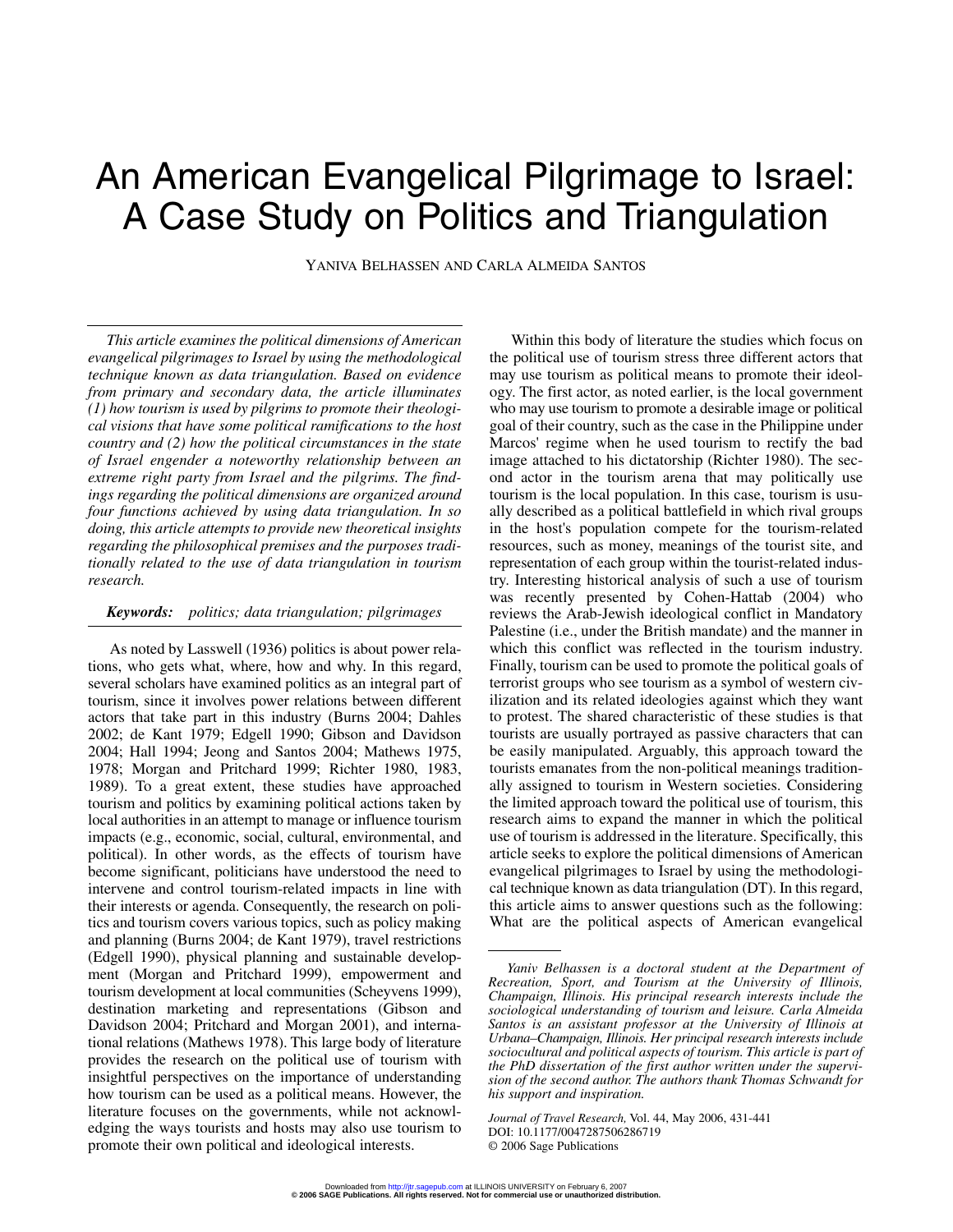pilgrimages to Israel? How is tourism utilized as a political means in the examined case study and by whom?

Along with its focus on the political dimensions of evangelical pilgrimages to Israel, this article should be seen in its broader context as a conceptual inquiry examining the methodological concept of DT and the way in which this technique can be applied in tourism field studies. In this regard, this article is also a methodological article, since its secondary goal is to address the use of DT in tourism qualitative studies and to provide an additional angle from which this technique should be viewed and used. As such, this article uses the DT procedure to examine the content of the triangulation process (i.e., the political aspects of the investigated phenomenon) and to examine unexplored functions of DT. Specifically, this article seeks (1) to explore how politics is embedded in contemporary American evangelical tourism to Israel, (2) to provide theoretical and historical explanations regarding the political aspects of an evangelical pilgrimage to Israel, (3) to illustrate how the practice of DT can be implemented in the practice of tourism research, and (4) to present four functions of DT that expand the traditional goals achieved by DT.

To communicate both the empirical (i.e., the political use of tourism as expressed in the examined case study) and the methodological (i.e., the notion of DT) concerns of this article, the authors choose to incorporate this duality into the article's structure. Specifically, the findings regarding the political dimensions of an evangelical pilgrimage to Israel are organized around four functions achieved by using the technique of DT. In so doing, this article attempts to provide new theoretical insights regarding the philosophical premises and the purposes traditionally related to the use of DT in tourism research. Accordingly, the article concludes with a discussion on the contribution of this article to the study of politics and tourism and with three theoretical insights that expand the theoretical premises on which the traditional use of DT is based.

# **THEORETICAL AND HISTORICAL BACKGROUND**

### Introduction to Evangelicalism

The term *evangelism* is derived from the Greek word meaning *good news*, which connotes the missionary orientation (i.e., spreading the good news) of this religious activity. In the same vein, the adjective *evangelical* usually refers to Protestants whose mission was to spread Christianity through missionary teachings of the Gospel (Bosch 1991). More specifically, *evangelicalism* is broadly defined as an activist movement that puts emphasis on the absolute authority of the Bible and the atoning death of Christ. The historical roots of this movement in the United States emerged in the mid-18th century in what is known as the first great awakening in the American colonies (for a historical review, see Noll, Bebbington, and Rawlyk 1994).

Christian Zionism refers to ideology held by Christians (mostly Evangelists) that supports the notion of a state for the Jewish people in the geographical area referred to in the Gospel as the land of Israel. It is important to note that such a view emerged before the modern establishment of the state of Israel in 1948 (Ariel 2001; Bar-Yosef 2003; Merkley 1998). The premise of such a view is that the return of the Jewish people to their ancestral land is an essential stage before the second return of Christ and the beginning of the Messianic age. For premillennialists (those who believe in this deterministic vision), the rebuilding of the temple by Jews is a signifier of the Messianic era (i.e., Christ's second return). Basing their beliefs on the Gospel, the premillennialists recognize the contemporary Jews as the people of Israel who are supposed to rebuild the temple according to their interpretation of the Scripture. Dispensationalism is considered the most significant millennial school governing evangelical thought in the 20th century. According to this school of thought, human history is divided into predetermined eras that are subjected to a divine plan. In this context, the eschatological era is the most pertinent to this article. The eschatological era is said to begin with an apocalyptical period when only those who are Christ's followers will be raptured and rewarded with heaven, while the sinners will remain on Earth to suffer the great tribulation. Afterward, the raptured will come back to Jerusalem to strike the Antichrist (the Jewish leader in the eschatological era) and his people and to help Christ create his kingdom for the next millennium (Jeffrey 1990).

#### Israeli Politics

In Israel, the head of the biggest party has to put together a government that consists of other political parties. The assembled coalition then has to be legally approved by the majority of the *Knesset* (parliament) members. Therefore, the biggest party has to collaborate with smaller parties to gain their support. At the end of this political negotiation, the parliamentary parties that vote for legalizing the government are usually those parties that are included in the government. Consequently, the political cake (i.e., the governmental ministries) is divided between the coalition's members according to the amount of power or mandates they have. In this regard, tourism is traditionally considered a marginal ministry. *Moledet*, a small and extreme right-wing party established by Rechavam Ze'evi in 1988, is mostly associated with the concept of the voluntary transfer of the Palestinian population to the state of Jordan. The party brings together both secular and religious voters who are usually separated in Israeli politics. As the smallest party on the far right-wing coalitions, Moledet received the Ministry of Tourism twice during the past 10 years—an office considered insignificant in the Israeli political scene. Most recently, in 1999, Moledet united with two other far right-wing parties to form the National Union (*Ikhud Leumi*). In March 2001, the National Union joined the government of Ariel Sharon as a coalition party, and Rechavam Ze'evi was placed in charge of the tourism ministry. In October 2001, Ze'evi decided to resign as a result of political disagreement. One day after he sent his letter of resignation, he was assassinated. Consequently, Ze'evi's resignation was not valid and Binyamin Elon, the second parliament member of Moledet, was appointed as the minister of tourism.

In March 2002, Elon resigned from the tourism ministry after the Israeli government accepted the international solution that the murderers of Ze'evi would be judged by the Palestinian authority. Following elections in February 2003, Elon returned to the Ministry of Tourism until he was dismissed in June 2004 on the grounds of political disagreement with the prime minister regarding what is known as the disengagement plan. It was during these years that Elon developed a relationship with American evangelical pilgrims. From the article published in the Israeli newspaper *Haaretz* by Avshalom Vilan (2005), one can gather that this relationship has received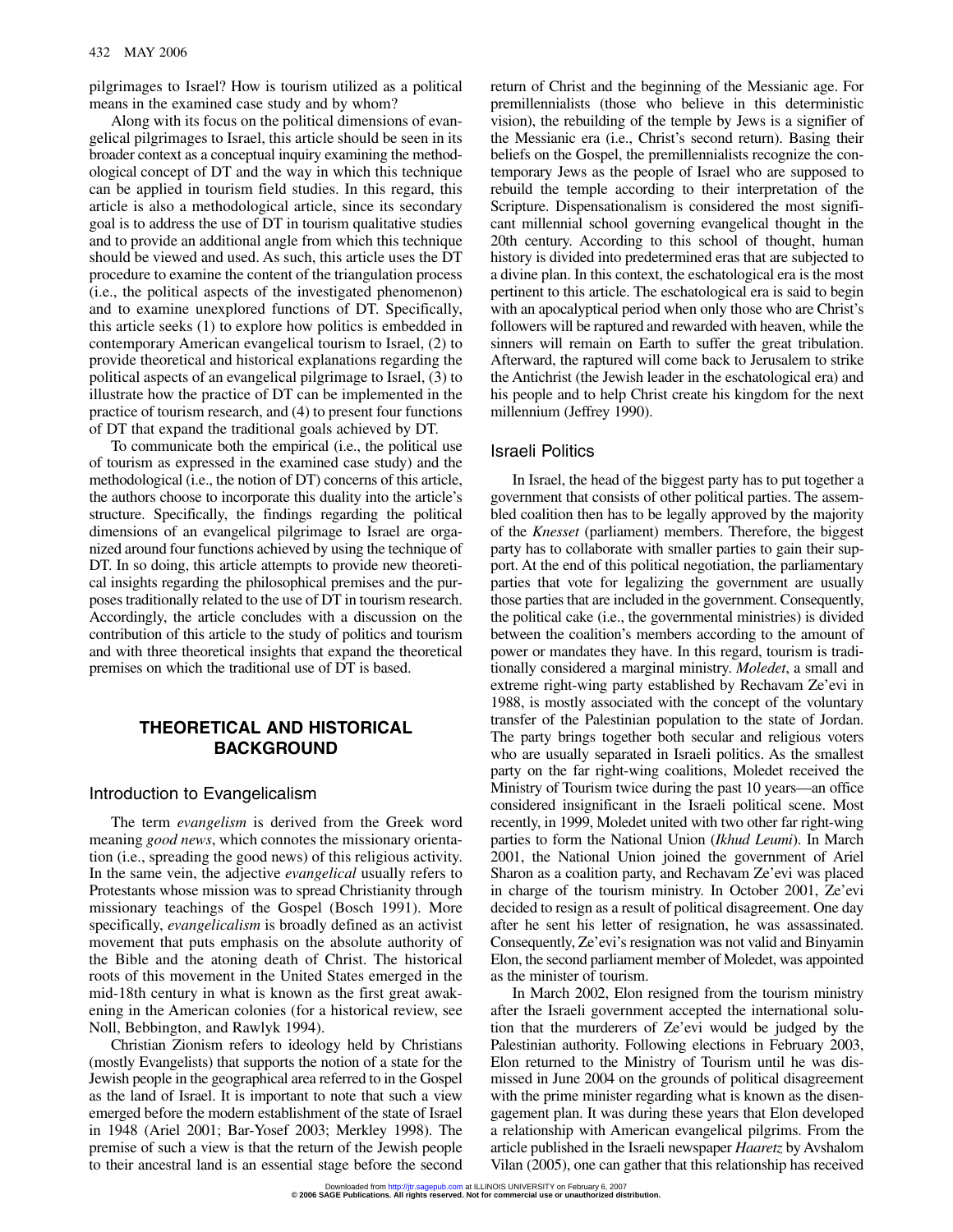a lot of criticism from Israeli left-wing politicians. The left-wing party (i.e., *Meretz*), to which Vilan belongs, represents precisely the opposite of Elon's party (Moledet) in the Israeli society's value spectrum. This salient difference between the two parties rests on their attitude regarding the geopolitical aspect of the Israeli-Palestinian conflict. While Elon's political party does not support any territorial surrenders to the Palestinians, Vilan's party supports an Israeli withdrawal from all the territories occupied in the 1967 Six-Day War.

# Triangulation, Validity, and Reliability

The term *triangulation* can be traced back as a generic name for three different navigating techniques that seek to establish a given geographical location (Berg 2004; Blaikie 1991; Massey 1999). The first technique is based on the geometrical assumption that one vertex of a triangle can be exactly located by knowing the exact positions of the two other vertices (Massey 1999). Similarly, the other two techniques, which are not presented here, have a strong geometric orientation (see Berg 2004). Based on this geometric metaphor, the term triangulation in qualitative research focuses on the various (usually three) techniques used to validate research results. This type of triangulation is known as method triangulation and is the most popularly used in social science (Denzin 1978). The initial use of the practice of triangulation in social science is usually traced back to the concept of multiple operationism coined by Campbell and Fiske (1959). In short, Campbell and Fiske claimed that to confirm that variations presented as findings are not overly influenced by the researchers' tool, scholars must use more than a single method (Jick 1979). In addition to method triangulation, Denzin (1978) also identified data, theory, and investigator triangulation. Data triangulation is the generic term for the use of various sources of data to check and establish the validity and the credibility of the gathered data. Noticeably, such an approach is ontologically rooted in a realist perception of reality in a sense that it assumes that (1) reality exists and (2) reality can be revealed through the use of multiple techniques. Theory triangulation is the generic term for the use of various perspectives to understand a single set of data. Such a technique assumes that explaining the gathered data from different approaches may contribute to our understanding of the nature of the researched phenomenon. It also acknowledges the influence of the theoretical lens from which the data is addressed on the conclusions drawn from the data. Methodological triangulation is the generic term for using multiple systemic tools (i.e., methods) to investigate the phenomenon. For example, a combination of qualitative and quantitative tools usually is used to overcome the limits of one method (Connidis 1983). The underlying assumption of such a practice is that integrating multiple methods covers up the inherent weaknesses of an individual tool. In this article, there are three different tools used in the methodological act: formal and informal interviews, direct observations, and the analysis of secondary data. Finally, investigator triangulation is the generic term for the practice of using different researchers, observers, or evaluators of data. This type of triangulation aims to partially resolve the investigator's biases during the different stages of the research process.

Data triangulation is therefore directly related to the two latter techniques described above (i.e., methodological and investigator triangulations), and as such, Denzin's classification should be seen as an analytical tool rather than a categorization of discerned empirical tools. In particular, the process of DT usually is based on data produced from various methods (i.e., method triangulation). For example, in this article, the results from tools such as document analysis, participant observation, film analysis, and interviewing are not naturally comparable. The process of DT can, therefore, be regarded as a process of comparative analysis. However, given these definitions, what is the basis for a comparison between evidence drawn from different tools? As noted by Jick (1979), unlike quantitative methods, in which this process is computed by statistical means, qualitative studies lack such systematic tools. As such, in qualitative studies, the decisions of what evidence will be used and what should be considered as significant difference is subject to the researcher's personal preference (Jick 1979). This problem is thought to be resolved by the procedure of investigator triangulation, since using multiple judgments may decrease the biases that arise from basing data decisions on one's preference. In addition, multiple investigators also may contribute to the heterogeneous characteristic of the data in the process of collecting the data. Specifically, since qualitative data are directly influenced (some say created) by the data collector, various collectors produce different data even in the same site.

Furthermore, the term *triangulation* is discussed in the qualitative-related literature as a means to establish trustworthiness, which can be defined as the soundness of the research.

Trustworthiness is traditionally measured and addressed by the criteria of validity and reliability. In this respect, validity is frequently regarded as "the measure that an instrument measures what it is supposed to" (Black and Champion 1976, p. 232) or as the "degree of approximation of 'reality'" (Johnston and Pennypacker 1980, pp. 190-1), while reliability is usually defined as the agreement between two equivalent measurements of the same object or simply as the stability and accuracy of the measuring tool (Hammersley 1987; Kerlinger 1964). Nevertheless, some assert that these are not the right tools to measure trustworthiness in qualitative research (Massey 1999). This approach is based on the subjective characteristic of the tools and the findings gathered through these tools. Conversely, others argue for using similar criteria for qualitative and quantitative research regarding the fundamental concept of trustworthiness. Lincoln and Guba (1985) refer to this difficulty of applying the traditional validity and reliability to judge the trustworthiness of qualitative data by providing an alternative set of criteria to measure the trustworthiness of qualitative data—it should be noted that they adhere to the traditional terminology of trustworthiness (i.e., validity and reliability). The first two criteria suggested by Lincoln and Guba (1985) are based on a separation between internal and external validity. First, credibility measures the truthfulness of specific findings and therefore can be paralleled to the internal validity. Second, transferability measures the applicability of the findings to a different setting and therefore can be paralleled to the external validity. Dependability is the qualitative equivalent and it measures the consistency and the reproducibility of the research results. Finally, conformability refers to the objectivity of the research findings and the extent to which the investigators shape and influence the results. Trustworthiness can be achieved by using these criteria through various means, triangulation being one of them. Therefore, when using triangulation, trustworthiness is gained by incorporating several sources of data, methods, investigators, or theories. The fundamental assumption underlying this practice is that by using more tools to base their research-related components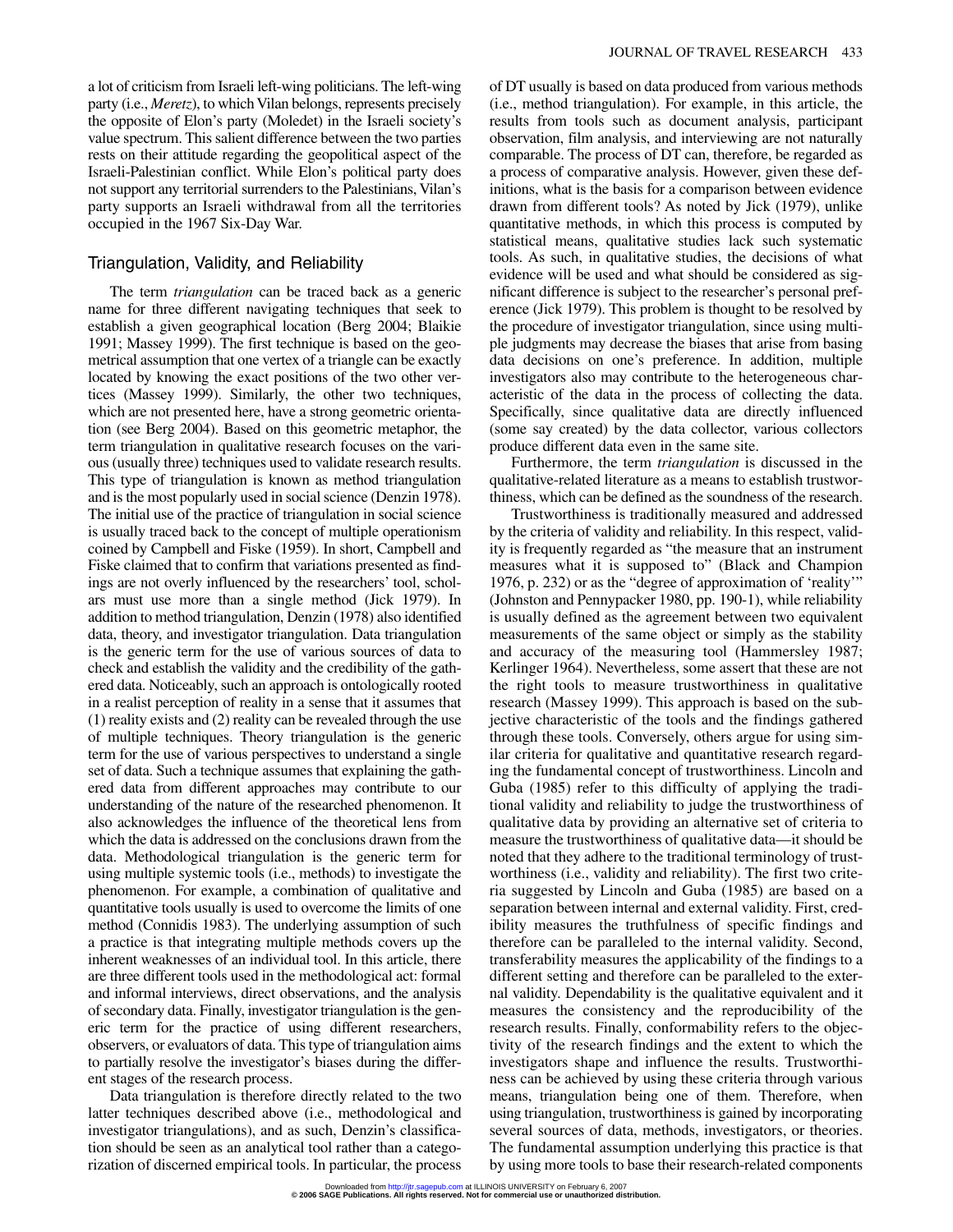(e.g., data gathering, analysis, findings, and conclusions), scholars increase the trustworthiness of these components and reduce the uncertainty related to the triangulated component. The premise of this assumption is related to philosophical approaches such as positivism and objectivity, frequently regarded as the philosophical roots of triangulation (e.g., Blaikie 1991; Berg 2004). Specifically, objectivists accept the possibility of measuring and describing the examined reality through systematic tools, and positivists (and also postpositivists) assume that what can count as legitimate knowledge must be verifiable through systematic tools.

In a related matter, one could claim that by using DT, qualitative researchers accept the realistic ontology regarding the existence of ultimate reality (Guba 1990). In other words, by relying on multiple sources of data, researchers attempt to provide accurate descriptions of the examined reality. Therefore, as Blaikie (1991) points out, the use of DT as a methodological tool by qualitative scholars, who traditionally reject the realist ontology, may involve some internal logical mistakes (see also Massey 1999). In light of these possible internal mistakes, this article aims to examine whether the use of DT may serve purposes other than increasing the validity and reliability of the research. In so doing, the ontological contraction implicitly pointed out by Blaikie may be reconciled, and the use of DT by qualitative scholars can be rationalized.

### **METHODOLOGY**

The methodological logic of this article is to seek references in the gathered data that illuminate the relationships between politics and evangelical pilgrimages to Israel. The secondary data aim to contribute to the understanding of these relationships. It is important to take our own unfamiliarity with the researched phenomena at the outset of data gathering into account when considering this process' explorative characteristics. In this regard, the political aspects of American evangelical pilgrimages to Israel surfaced during the ongoing process of data collection and were not acknowledged as a central theme before entering the field. To be more specific, politics initially appeared as an important aspect in the life of the key informant who is one of the trips' organizers, and therefore, a key figure behind these trips. Since the authors decided to focus on the political dimension of this particular case, this theme became the center of interest in the process of data collecting. During this process, the authors looked for additional evidence to understand how politics may be related to pilgrimages. Moreover, these explorative characteristics refer to the preliminary role of this project as groundwork for broader empirical research.

From the outset, the authors found themselves with overflowing amounts of data thanks to the helpful collaboration of the key informant. It was in this context that the practice of DT was acknowledged as a pertinent methodological technique by which this article can reach a systematic understanding of politics as a central theme in pilgrimages. Accordingly, the article incorporates findings derived from several sources of data, such as informal and formal interviews; field notes from observations in a pilgrimage trip to Jerusalem, Israel; a promotional film; the transcript of a televised interview; a newspaper article; a religious ideological article; and field notes from two observations of promotional meetings. In this regard, the assembled data can be roughly divided into

primary and secondary data. While the primary data were obtained specifically for this article, the secondary data were originally compiled for purposes other than this article.

The initial process of data collecting for this particular project commenced in December 2004 and continued throughout the first half of 2005. The earliest encounter with the subject of evangelical pilgrimages was based on a spontaneous encounter with one of the expilgrims who led us to the key informant of this project. In turn, the key informant exposed to us how she and her husband became pilgrimage organizers after traveling to Israel with an evangelical group. In addition, she described their central role in the local evangelical community as comanagers of an evangelical radio station. As central figures behind these trips, she also described the schedules and locations of the promotional meetings that later became additional sources of data for this article.

One of the first promotional meetings attended was held in a church in the midwestern United States. The meeting was composed of two lectures given by two guest speakers from a Protestant church in Jerusalem, Israel. The first lecturer spoke about the Jewish roots of Christianity and focused on the theological aspects of these roots. The second lecture surveyed the relationships between Protestantism, Judaism, and Zionism since the 17th century. The speaker claimed that the assistance of the gentiles (i.e., non-Jewish) to the establishment of the state of Israel is actually the fulfillment of a biblical vision. The second meeting attended was held in another midwestern town. In this meeting, our interviewee was the visiting minister. The sermon focused on two topics: (1) a specific episode from the life of Jesus in the Sea of Galilee and (2) pilgrimage trips to Israel. The sermon was followed with slides of various sites in Israel. In both meetings, tape-recorders were not used because the meetings took place inside a church. Instead, extensive field notes were taken that tried to capture the essence of both the lectures and sermon. It should be noted, however, that on several occasions during the sermon, there was the opportunity to write down the speaker's direct words. Therefore, the findings are presented as they appeared in the field notes—a synopsis of the general content of the speaker's words, as well as some direct quotes.

Finally, in June 2005, the first author joined an evangelical group of pilgrims, organized by the same trip coordinators, on a visit to Israel. It is important to note that this group was unique for two main reasons, and therefore, the representativeness of this group can be questioned. First, this group was the first males-only trip that the coordinators organized, rather than the usual mixed group. It is beyond the scope of this article to explain and describe the reasons behind organizing such a group and all the special characteristics of such a group. However, it is important to acknowledge several differences, such as the content of the religious teaching component of the trip and the fact that this trip did not include extensive volunteering activities in Israel as other trips organized by these coordinators usually do. Nonetheless, the religious agenda behind this trip (i.e., evangelicalism) was the same. The first author also attended a preparation meeting held in a church 2 days before the departure to Israel to become familiar with the group members and their families. During both the meeting and the trip, the author wrote down field notes that are used as an additional source of data in this article. During the visit to Jerusalem, the author also conducted some informal interviews.

The secondary data of this project consists of a promotional movie, an ideological essay, a transcript of a televised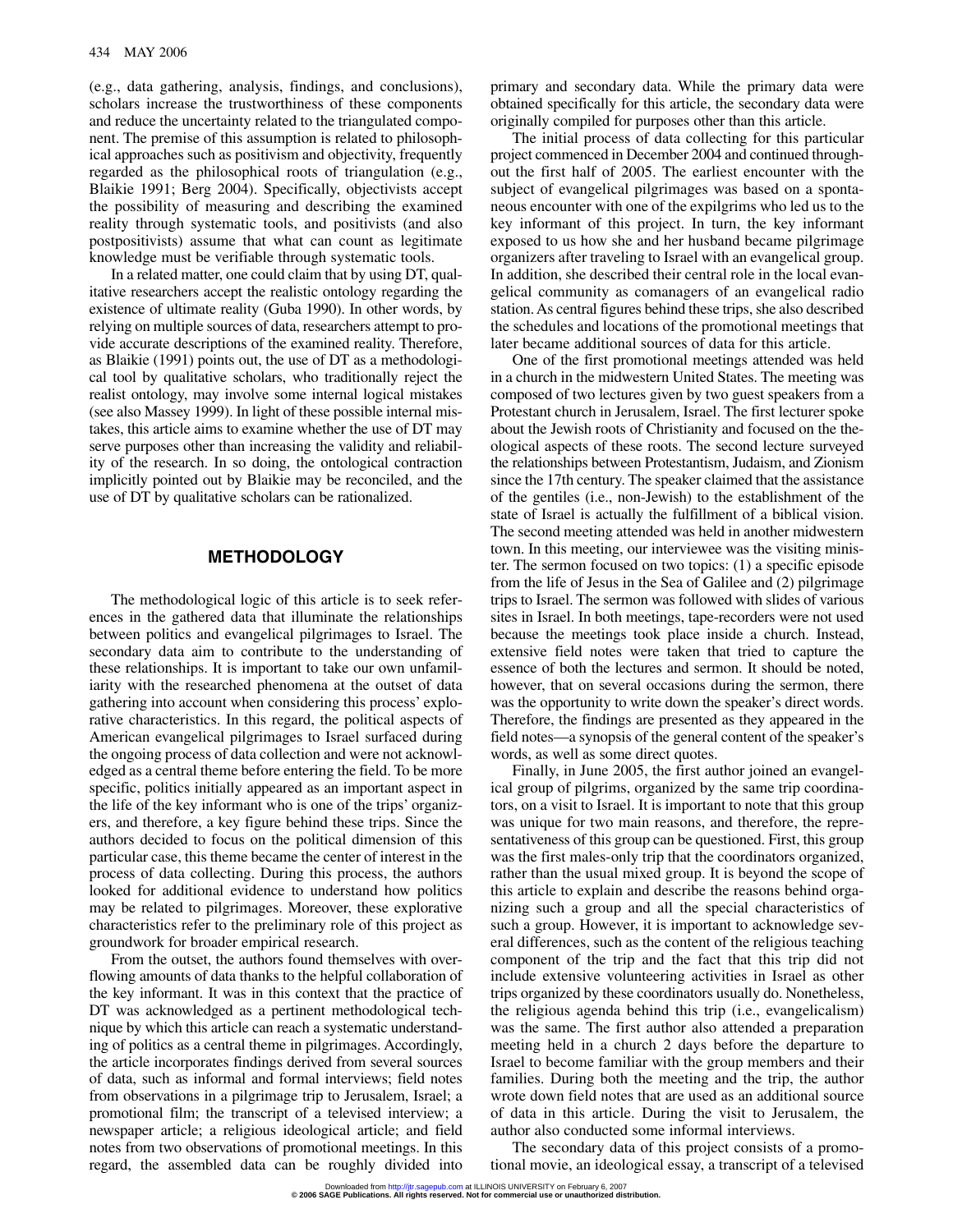interview with the former Israeli minister of tourism (Binyamin Elon), and an article written by a parliament member (Knesset member Avashlom Vilan) that appeared in the Israeli newspaper *Haaretz*. The secondary data for this project were directly influenced by the primary data in three ways. First, the promotional film was willingly provided by the key informant. This film lasts 7 min and was produced for the purpose of promoting American pilgrimages to Israel. Additional details regarding the film cannot be revealed for the sake of the confidentiality of its participants. The film consists of eclectic video shots from a humanitarian evangelical pilgrimage to Israel. In the film, the main ideology behind the trip, which is humanitarian and religious, is presented. Second, the ideological essay "Why Stand with Israel Today?" (Hayford 2006) was collected from a sales table during the first promotional meeting attended. Third, the transcript of an interview (in Hebrew) with the former tourism minister of Israel (Binyamin Elon) was found on the Internet site of his political organization, Moledet. This piece was particularly relevant to this article not only because it was referenced several times during interviews, but because during his time in the Ministry of Tourism, Binyamin Elon was often known to meet and speak with pilgrims during their visits to Israel. Pictures of these meetings between Binyamin Elon and evangelical pilgrims were displayed during both promotional meetings attended. Finally, the article "Dangerous and Destructive Alliance" published (in Hebrew) on February 22, 2005, was also collected. Both the transcribed televised interview and the newspaper article were translated into English and were verified by a bilingual translator (English-Hebrew).

# **TRIANGULATING THE POLITICS**

Outlining all the functions that DT fulfills in this research is not a simple undertaking. Nonetheless, there are some recurrent tasks that can be categorized into the following four functions: (1) corroboration, (2) exploration, (3) understanding, and (4) enriching the findings. To demonstrate these functions in action, examples are provided. Although each of the four functions is discussed separately, each function and its illustration contain reflections of the others. In this way, a holistic picture regarding the contribution of each function to the research project is provided. By utilizing the format of the four functions achieved by DT, this section also aims to reveal the multifaceted ways in which politics are embedded in American evangelical pilgrimages to Israel.

# Data Triangulation as a Means of Corroboration

The prominent role of DT in this article focuses on corroborating various facets regarding the political features of the researched phenomenon. This process enables the determination of the centrality of the political aspects in the studied phenomenon. Two reasons question the centrality of the political aspects of these trips. First, the largest part of the literature on pilgrimage stresses the religious aspect of such tours as the main motive and characteristic. Second, as one of the investigators is from Israel, it was important to verify that the political issues that initially appeared during the interview did not surface merely because of his identity as an Israeli. For example, when asked why her main goal is to get as many people as possible interested and involved in Israel, the trip organizer answered:

Well, I want people to know where the history of the future is going to take place. Everything that is happening in the world now—the key is Israel. Everything. I can't say this aloud to everybody but I believe with all my heart that, that . . . our dear president George Bush is—I voted for him twice and I gave him money—he understands this too about Israel. He has been there . . . Ariel Sharon [Israel's prime minister] has taken him in a helicopter. He has taken him above the Golan Heights and said: "This is where they used to shoot down at us. Look at how skinny this strip of land between the Mediterranean Sea and the West Bank is." George Bush knows this. I think that is why he is doing this in Iraq and maybe next, Iran. But, OK, so the history of the future is  $\dots$  Then I want to get them over there to meet the people and to start understanding like . . . the complexity of the relationship. And to see what even the Palestinians . . . they are sweet, nice people if they didn't have such a lousy leader ...a normal education. I mean they just . . . What they are teaching them is evil. We are primarily... our heart is with the Jewish people.

Another incident illuminating how an Israeli identity may have influenced the interview and the entire article was when the interviewee proudly revealed her affiliation with an extremist Israeli political party. Following the interviewee's reference to the former minister of tourism as her friend, her knowledge as to his political agenda was questioned:

- Q: Did you say that you met with Benny Elon?
- A: He spoke to our group when he was the minister of tourism at the Hyatt in Jerusalem.
- Q: At the Hyatt?
- A: Yes. That is where we stay!
- Q: You know that the former minister of tourism was murdered in the Hyatt 3 years ago?
- A: We stayed there because of that. And I stayed on the same floor [where he was murdered]. And I know that it's sacred ground [long pause]. Anyway, Benny Elon, when he came, he . . . we did our day, we ate, then we had Magen David Adom [the Israeli equivalent of the Red Cross] come and we donated blood that night. We donate blood now every time we go, and it's really very meaningful to us . . . to give blood in Jerusalem and to know that part of me is over there, you know.

When the interview was over, there was the need to look for additional sources of data to understand the relationship between politics and these religious trips. As such, to reexamine the political aspects of these trips, a promotional film provided by the respondent during the interview was examined. The film summarizes one of the pilgrimages to Israel and was produced as a promotional video. It was presented in the annual convention of the National Religious Broadcasters (NRB). Surprisingly, the strong and undoubtedly outright political stance of the interviewee did not appear in this film. Instead, sentences such as "It is important to show our support to Israel" and "It is very safe to travel to Israel" reveal a political tone without ever making such a claim. Next, the role of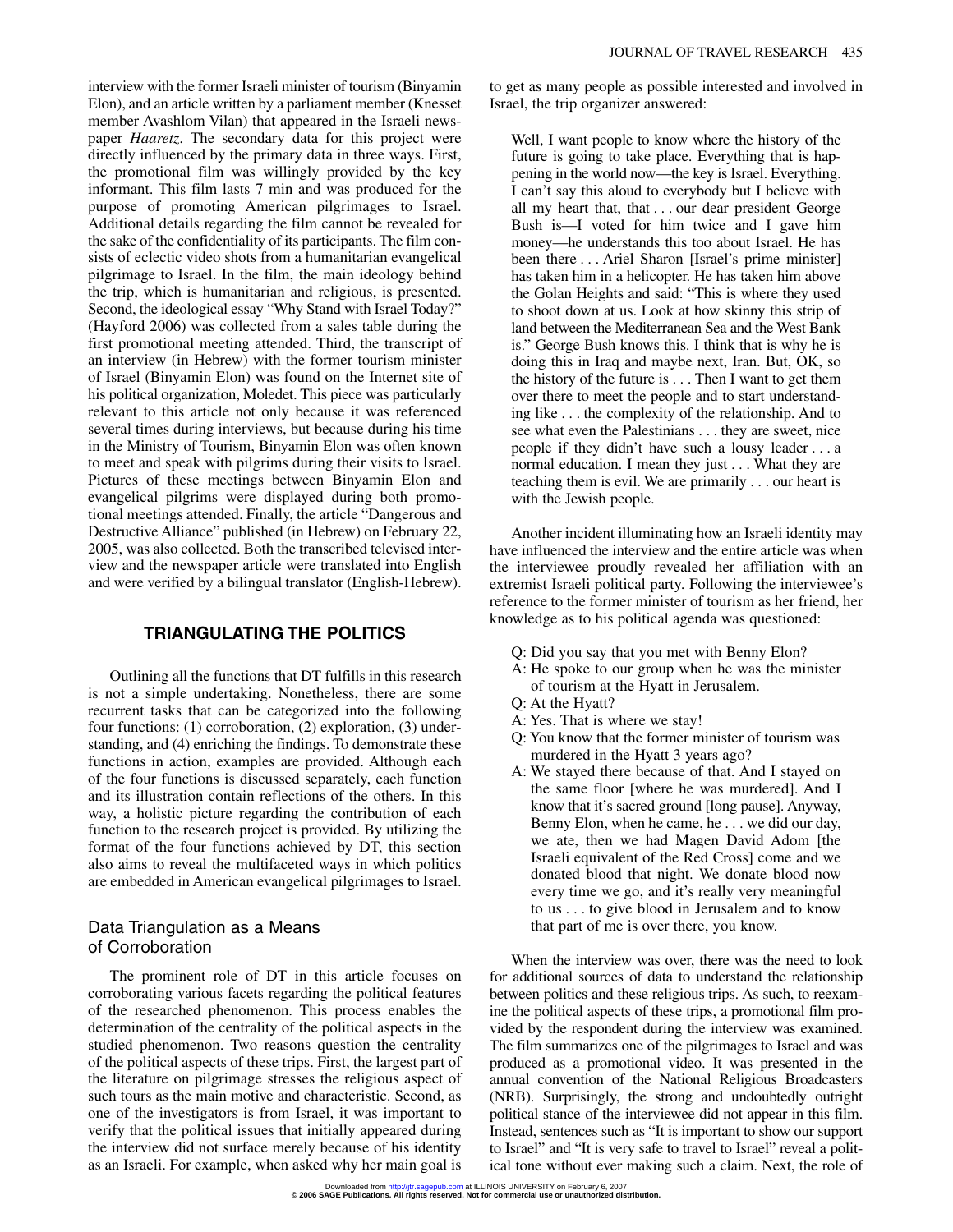politics in these trips was examined during direct observations at a promotional meeting held at a midwestern church. During the meeting, an essay entitled "Why Stand with Israel Today?" was distributed to the audience. It is important to note that it was the trips' organizer who chose to use this essay as a promotional tool. Hence, this essay functions as a corroborating means for the interview's content. In addition, the promotional role of the essay points to the relationship between the interviewees' political opinion and these trips. In the essay, Hayford (2006) refers to the political consequences of his recommendation to stand with Israel:

This is not about politics, this is about the word of God . . . but the political ramifications are extremely dramatic. Scripture declares there will come a time when all the nations of the world will turn against Israel. It is so highly conceivable this could happen in our time that it is critical to outline: why we should stand with Israel today.

Hayford proceeds to give eight reasons for standing with Israel and suggests pilgrimage as one of five actions one can take to "stand up for Israel" (2006). The promotional role of this essay in the meeting not only corroborates the worldview of the interviewee, but also points out the relevance of this view to the context of the trips to Israel.

Three additional sources from which the role of politics in these trips was examined are informal interviews with pilgrims before, during, and after the trip. In this regard, the first author joined a group of pilgrims for 1 day of traveling (organized by the same coordinators) in Jerusalem, Israel. Although the arrival at holy sites in Jerusalem mostly drew religious comments from the pilgrims, politics was an integral part of this day. For example, while visiting Temple Mountain, one of the pilgrims explained to the investigator why he thinks that the Third Temple should be rebuilt exactly where the Temple Mountain used to be. Others joined him and explained that they understand the political consequences of such an action, but this is, they believe, the signifier for the second return of Jesus. To be more specific, they clearly know that the mosques on Temple Mountain have been built on the ruins of the previous temple and therefore would have to be removed to execute such a vision. These findings support Ariel's (2001) explanation of the evangelical vision regarding Temple Mountain. It is important to note that Ariel points out the danger of radical individuals who tried in the past and may try in the future to execute this vision by different attempts to destroy the Muslim mosques on Temple Mountain. Admittedly, after reading the article by Ariel regarding the potential danger of Messianic groups in Jerusalem, the authors sought to understand whether this warning is relevant to the examined group. To do that, and in light of the importance of this question, the authors systematically and carefully examined this issue by relying on multiple sources of data. Therefore, the important observation of Ariel and its relevancy to the midwestern pilgrims was one of the topics that the authors sought to triangulate. Based on their familiarity with the examined pilgrimage, the authors find that it is important to make a clear note that such a danger is not relevant in the case of the examined pilgrimage. This inference is based on extensive engagement during promotional meetings with pilgrims who traveled to Israel, organizational meetings, several informal and formal meetings with the trips' coordinators, who choose the people who travel in their groups, and during the day trip in Jerusalem.

# Data Triangulation as an Explorative Tool

The second function of DT in this project refers to the explorative role that it has fulfilled. To be more specific, the use of different sources of data to reexamine the role of politics in these trips contributes to a broader understanding of the relationships between religion and politics in the context of evangelical pilgrimages to Israel. For instance, groups traveling to Israel associate themselves with a broader evangelical movement that seeks to support Israel. By using multiple sources of data, the article found that political ramifications of these religious tours are clear to the pilgrims and to Israel's tourism authorities, as well. The explorative role of DT also is achieved by using one source of data to reach other sources of data. In this project, the relationships between the sources of data can be described as hyperlinked because one source led to another. The interviewee, who was the first source of data, invited the researchers to the promotional meetings. In the first promotional meeting, the researchers found an ideological essay that they decided to analyze. The interviewee also exposed them to the relationship between Binyamin Elon and the evangelical pilgrims. This led them to seek out secondary data in the Israeli media regarding this relationship.

The various sources of data also provided an opportunity to examine the political aspects of these trips from multiple perspectives. For example, the first promotional meeting consisted of two lectures given by guest speakers who are well known among the worldwide evangelical community. During these lectures, the speakers discussed the ideology underlying these trips. This ideology can be summarized as a wish to support Israel to bring about the second arrival of Jesus. The two lecturers also addressed the historical, political, and religious background regarding the link between Christianity and Zionism. According to both lecturers, this link is the premise for supporting Israel and for traveling to Israel. During the lectures, historical evidence regarding the relationship between Zionism and Protestantism further illuminated the political aspects of such trips. It was the reappearance of such political issues during the lectures that drew our attention to the political aspects inherent in these trips. In the second lecture, which was quasi-academic, the speaker addressed the political contributions of the evangelicals to the establishment of the state of Israel, and the Israeli academia were blamed for not paying enough tribute to the central role of Protestantism in their history. In addition, this speaker provided a historical survey of contributions of Protestants to the existence of the state of Israel from the 17th century until today. The historical facts were connected to biblical visions from the books of Jeremiah, Ezekiel, and Isaiah. In this context, he considered Protestants as the biblical gentiles in God's plan whose purpose is to bring the chosen people back to their ancient land. Such a worldview precisely expresses what was described earlier in this article as Christian Zionism and premillennialism. The actual process of finding this link was a gradual one while going back and forth from the literature to the data. Without underappreciating this long process, what is relevant to our discussion is the central role of DT in establishing this link.

# Data Triangulation as a Means of Understanding

The third role that DT fulfills in this project is enabling interpretive understanding regarding the action and worldview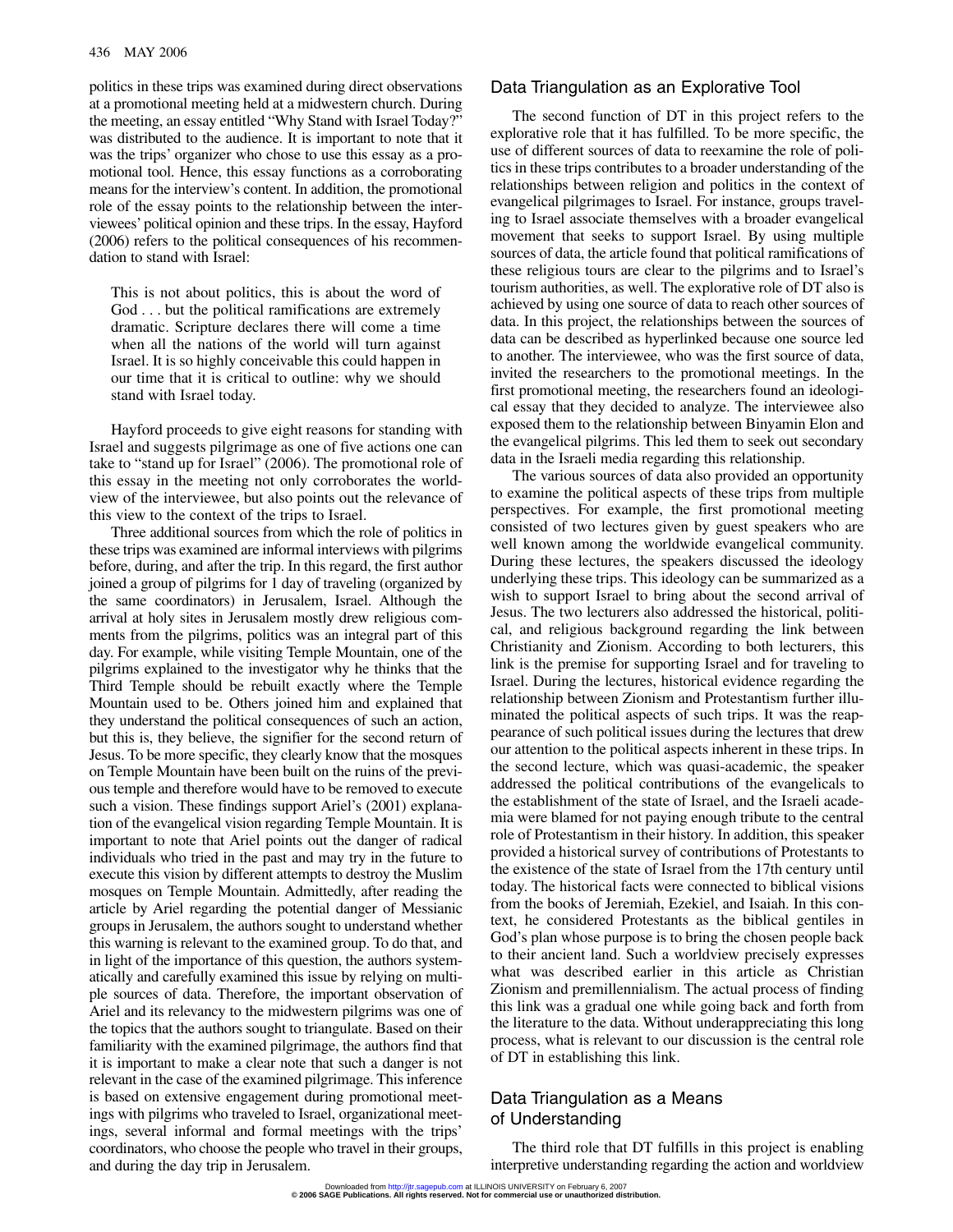of the pilgrims. In other words, by using multiple sources of data, the researchers gained a vantage point that exposed them to the additional contexts in which the respondents act. This function can be related to the hermeneutic tradition and the term of *verstehen*, which can be defined as interpretive understating (Baronov 2004; Schwandt 2000). As pointed out by Baronov (2004, p. 120), verstehen can be used as a data-gathering tool mainly to understand the hidden meaning that rests behind human actions. For example, in this article, the authors used DT to revisit the respondents' worldview. More specifically, to reexamine the trips' coordinator's worldview, the authors sought to base their interpretation on data derived from a setting different than the interview. In this respect, the second promotional meeting, where the trips' organizer gave a sermon, provided a unique opportunity for being exposed to the interviewee's stories and worldview. In this context, it is important to note that the authors did not seek to determine the truthfulness of the interview's content by hearing the interviewee speaking about the trips in a different setting. Instead, the goal was to observe how the key informant presented her stories about the trips and her political worldview when speaking to potential pilgrims. In this way, the present article complies with the approach that the interview's accounts should not be solely evaluated for their veracity, but that they should instead focus on questions such as the following: Why did the informant choose to present the facts in a certain way? (e.g.,Atkinson, Coffey, and Delamont 2003; Dean and Whyte 1958). Accordingly, DT should not simply be seen as a tool that aims to increase the credibility just by answering the question "Is the informant telling the truth?" (Atkinson, Coffey, and Delamont 2003, p. 120), since informants never do because of the subjective essence of informants' narratives.

The significance of the new setting to the process of reexamining the way the political aspects of these trips are presented by the key informant arises from the fundamental difference between data derived from the interview versus from the sermon. To begin with, the interview is an intimate situation where the interviewer-interviewee interaction influences the content of the conversation. In this regard, good chemistry between the interviewee and the interviewer may encourage or impede the interviewee's speaking about sensitive topics, such as politics. Second, the interview results in an interaction that is usually influenced by the interviewer's response—which directs the conversation—whereas a sermon is usually a preprepared monologue solely controlled by the speaker. In this respect, on several occasions during the sermon, it was evident that the sermon was prepared by the speaker. One example is that the speaker read from notes during the long sermon. Another example is the perfect timing between the lecture and the slides, which required careful planning to fit the pictures to the content. Lastly, an announcement about the lecture with its title was published in a local newspaper, implying that the speaker knew what she was going to speak about in advance.

During the sermon, no explicit remarks regarding the political ramifications of the trips were found; however, three implicit references that can be interpreted as political were found. The first reference to politics was in the opening sentences of the sermon:

The state of Israel is isolated from Western states and we can learn from it in the way the international media covers the Middle Eastern news. And we, on the other hand, love God's people and want to show the Israelis that they are not alone.

The terminology used in this short quote demonstrates the predominant religious tone that characterizes the entire sermon. Accordingly, the political aspects, like other elements of the sermon, were implicitly suggested. The second reference to politics was much more implicit because it was not verbal but visual. The speaker showed the audience a map of Israel without making any reference to the Palestinian authority. She said that they would be visiting Samaria and Judah—controversial regions within the Israeli society and among the international community. In short, these territories became part of Israel after the Six-Day War of 1967, and they are known as the occupied territories. Nowadays, there are some Israelis who do not travel to these areas for political and/or security reasons. It was, therefore, quite surprising that the speaker did not mention these problematic aspects (i.e., security, political) in traveling to these areas. The third and final reference to politics, though verbal, also was implicit and hidden in an allegorical story based on the speaker's experience in the holy land:

In our humanitarian activities in Israeli hospitals, we encountered a group of Christians who go to Gaza to bring people that have serious problems with their heart to Israeli hospitals. In the hospital, Jewish physicians volunteer to operate on these Palestinians, who are their enemies, and to fix their hearts. Then the Christians bring back the recovered patients to Gaza.

This story was situated in the heart of the sermon. Although this story is based on actual facts, we should examine it with special care, since it was the only direct reference to a Palestinian side in the sermon. By using *fixing hearts* as an allegory during the sermon, the speaker seeks to implicitly portray a political picture of the situation in the Middle East. There are three roles in this story: the Palestinians, the Jewish physicians, and the Christian groups. Each of these groups represents its own religious group. The Palestinian patients represent the Palestinian nation as having an ailing heart that should be fixed. A heart, in this context, should be seen as symbolic of the nature of its owner. The Jewish physicians and their willingness to help their enemies allegorically suggest the kindness of the Jewish nation. The Christians represent the pilgrims because both share the same religious affiliation. By using this extraordinary story, the minister communicates her political stance with the audience without having to explicitly speak politics during the religious sermon.

From these three examples, it becomes clear that the informant chose not to address the political aspects of the trip during the sermon. Instead, the sermon focused on a religious story from Jesus's life (based on Mark 4: 35-8) that was incorporated through pictures and anecdotal stories from Israel. The lack of a direct reference to politics in the sermon can be explained in two ways. First, a sermon is a religious lecture and the informant did not want to contaminate its sanctity with mundane politics. In this regard, the informant might have assumed that her audience shared her political view, and therefore, talking about it was redundant. Second, being aware of the promotional dimension of this sermon, the informant tried to avoid controversial issues such as politics in the Middle East. The second explanation may also explain the absence of politics in the promotional film and in the booklet, as mentioned earlier in this article.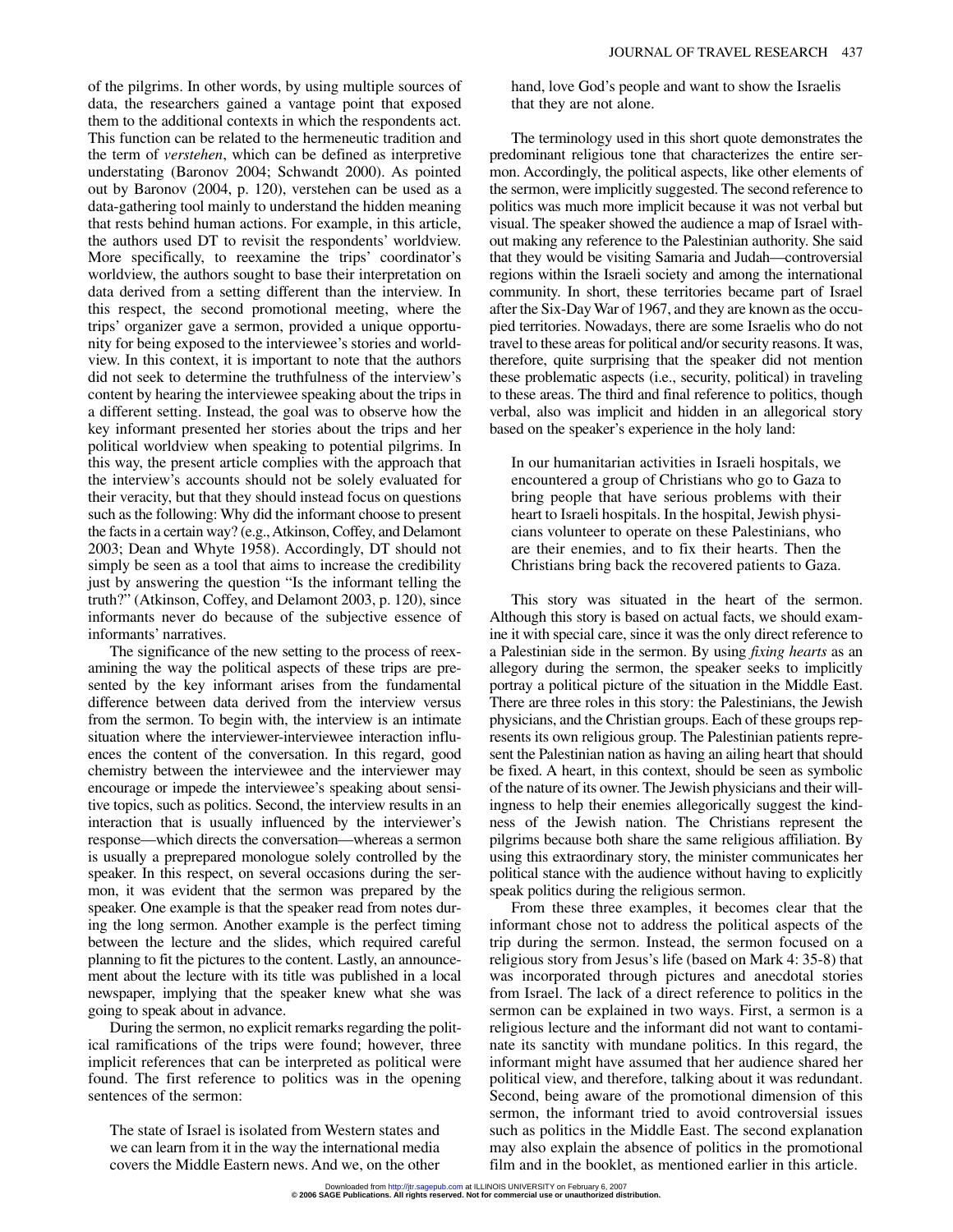# Data Triangulation as a Means to Enrich the Findings

Utilizing the secondary data exposes the complexity of the political use of tourism by the host country (i.e., Israel). Such political use of tourism is illustrated by triangulating a televised interview with the former Israeli minister of tourism (while he was in office), and a newspaper article written by an Israeli parliament member. Particularly, the data show how the relatively negligible role of the Ministry of Tourism in the Israeli political arena is connected to the political use of tourism by the Israeli minister of tourism. It seems that the allocation of the tourism ministry to the far-right party of Moledet fostered a relationship between the Israeli and the American Right, who share a similar religious-based political agenda.

Extant literature regarding the political use of tourism (e.g., Hall 1994; Jeong and Santos 2004; Richter 1980) serves to further affirm the political ramifications of these trips. Generally speaking, this body of literature stresses the political use of tourism by the host country. The data of this article indicate that tourists can also use tourism to promote their political vision. The data also illustrate the complexity of the hosts' side regarding the link between tourism and politics. The political use of tourism by the latter is discussed here in the setting of the Israeli parliamentary democracy. The interview with Binyamin Elon, the former minister, was broadcasted on February 21, 2004, in the central program of the Israeli Broadcasting Authority on a Saturday-night program that focuses on international news. In this particular week, the show was dedicated to broadcasting an episode from the American television program *60 Minutes*, produced by CBS. The title of the *60 Minutes* episode was the "Rise of the Righteous Army" by Morley Safer. Originally, this episode was broadcasted in the United States on February 8, 3 weeks before the Israeli broadcasting. Following the *60 Minutes* program, the interviewer introduced the minister of tourism, Binyamin Elon. The fact that he was the only interviewee invited to comment on the *60 Minutes* program indicates Elon's association with evangelical groups visiting Israel. Moreover, this interview reveals that this close relationship is criticized by the Israeli Media, as evident from the following quotes from the interview:

You have very close relationships with the evangelical Christians, and it seems that you meet them at least once a month or once in 2 months. Aren't you worried with what you have just seen [from the *60 Minutes* program]?

Much more concrete criticism has recently been written by the leftist Knesset member Avashlom Vilan in a newspaper commentary ("Dangerous and Destructive Alliance," *Haaretz,* February 22, 2005). In this article, Vilan criticizes Elon's collaboration with the "fundamental Christianity" of America. Vilan asserts that the relationship of the Israeli extreme-right with the American evangelical movement acts against the Israeli and the American aspiration for stability in the Middle East. He accuses Elon of risking the Israeli interests (i.e., peaceful existence) and of not understanding the actual American interests in the Middle East (i.e., oil). In his article, Vilan implicitly addresses the notion that the current American president is influenced by his religious

affiliation with the Evangelical Church, but he stresses that these relationships will not change American interests:

Recently, I was in Washington for a few days as a member in a delegation of the Knesset. We met with senators, Congress members, and governmental personnel from whom we heard comprehensive surveys regarding the political interests of Americans. We also partook in a multi-participants breakfast in which the president of the United States also participated. In all of these meetings, it was made crystal clear that the conflict between the pragmatic-political interests of the United States in the Middle East... and the new messianic evangelicalism on the other hand, will be resolved by knockout for the political interests.

In addition to his references to the tension between politics and religion, Vilan's article disagrees with Israeli politicians regarding the developing relationship with evangelical church groups. Specifically, he disapproves of the close relationship on the grounds of the need to adhere to rational politics. It is important to note that he did not directly address the issue of pilgrimage. Yet, he makes an explicit reference to the former minister of tourism and his relationship with evangelical groups:

The peak of this weird alliance can be found in the recent book of the former minister Benny Elon. The book is written in English and explains in simple words why we have the right to retain the whole land of Israel, and why we should not give up an inch [here he uses the rightists' terminology] from the holy land.

Vilan's article, as well as the interview with Binyamin Elon, contributes to this project by revealing the complexity of the political aspects of evangelical pilgrimages to Israel. In other words, both of these secondary resources illustrate that the common approach toward the political use of tourism by host governments (e.g., Jenkins and Henry 1982; Richter 1980) may prove to be too simplistic. In addition, these resources put the local phenomenon of evangelical midwestern groups, which is the focus of this inquiry, in its broader political and religious context.

To sum, the process, referred to as *triangulating politics*, sheds light on the relationship between politics and pilgrimage in two particular ways. First, it enables us to determine how politics plays a central role in these religious trips. In this respect, it demonstrates how tourism, used by tourists and hosts to promote their religious visions, has considerable political ramifications. Second, it enriches the findings of extant research by portraying the complexity of the political use of tourism by the host country. More specifically, the data show how the negligible role of the Ministry of Tourism in Israeli politics is coupled with the political use of tourism by the Israeli minister of tourism and by the tourists themselves.

## **CONCLUSIONS**

### The Political Use of Tourism in Pilgrimage

This article aims to explore the political dimensions of a case study in contemporary pilgrimage, namely, evangelical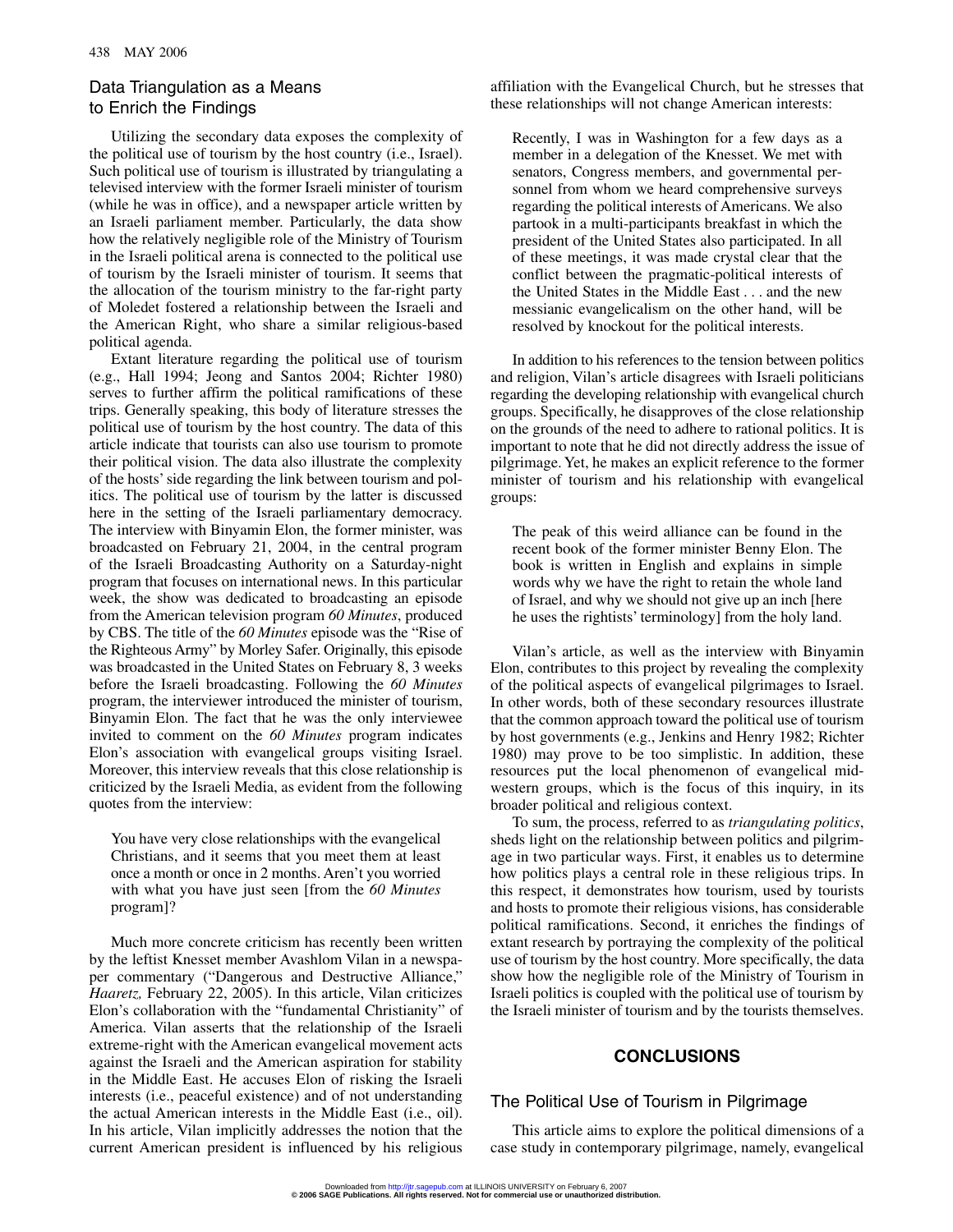pilgrimages from the midwestern United States to Israel. In this regard, the findings illuminate two important themes. First, tourism is used by evangelical pilgrims to promote their ideology in Israel. Second, marginal political groups from Israel use tourism as a political tool to promote their ideology. Although the literature shows that the collaboration between Israeli right-wing and American evangelicalism groups was initiated before the Ministry of Tourism was assigned to Moledet (e.g., Merkley 1998), it is suggested here that the political circumstances that led to the combination of the extreme Israeli right wing and the Ministry of Tourism facilitated this specific collaboration. The authors suggest that when evangelical pilgrimages were recognized by Moledet as an important power behind the political process in the Middle East, the political leadership chose to focus on this segment of tourism to promote its ideology.

In a related matter, it is suggested that tourism has become an important tool to promote Moledet's ideology for the past decade based on two basic grounds that are named here as political-circumstantial and theological similarity. First, from a functional point of view, the assignment of a marginal ministry to Moledet compels Moledet to find ways to have influence within a relatively limited ministry in Israeli politics, such as the tourism ministry. In other words, the politicians of Moledet had to take advantage of their political power in a governmental ministry because that is what politicians do. Second, from a theological-ideological point of view, the evangelical pilgrims share with Moledet voters, and particularly with Elon, some common characteristics. Specifically, both Elon and the evangelical pilgrims believe that we are living in a pre-Messianic era. The difference between the two, as articulated by one of the pilgrims, is the identity of the Messiah and the timing of the arrival. In other words, evangelicals believe that there is going to be the second arrival of the Christ while the orthodox Jews await the first arrival of an anonymous Messiah. The resemblance between Elon and the pilgrims is also based on their common belief that the right of the Jewish nation to keep the land of Israel is based on a divine promise expressed in the Bible. Therefore, it is suggested here that the tourists in this context should not be seen as passive consumers who are easily manipulated by the hosts' politics as illustrated by previous studies on the political use of tourism by host countries (e.g., Hall 1994; Richter 1980). Instead, this case study illustrates how both sides use the same tours to promote some similar and some different agendas. While Elon wants to promote his ideology regarding the Israeli-Palestinian conflict by influencing an important political power in the United States, the pilgrims want to promote their premillennial ideology that eventually will lead to the rebuilding of the temple by Jews and to the beginning of the Messianic era. This relationship can also be related to the political collaboration between evangelicalism and Zionism—also known as Christian Zionism (Ariel 2001; Bar-Yosef 2003; Merkley 1998). Tourism, in this context, should be seen as a platform in which Christian Zionism is taking place in contemporary society.

This article also highlights the need to explore the political ramifications of religious tours in other destinations. As illustrated in this case study, religion plays an important role in contemporary politics, and obviously, in pilgrimages. It should be noted that pilgrimages are experiencing a significant resurgence in the past few decades because of a renewed interest in religion within the emergent global culture and economy (Murray and Graham 1997; Poria, Butler, and Airey 2003; Vukonic 1996). This renewed interest has given the dynamics and relationships surrounding tourism and pilgrimage a new urgency, captivating the attention of scholars from a variety of disciplines (Cohen 1992; Digance 2003; Nolan and Nolan 1992; Rinschede 1992; Stoddard 1997). Fundamental to the understanding of the dynamics surrounding tourism and pilgrimage is the notion that social, political, and cultural factors all contribute to shape both the tourism and pilgrimage experience (Collins-Kreiner and Kliot 2000; Jackowski and Smith 1992; Uriely, Israeli, and Reichel 2001). As a result, most conceptual and empirical investigations of the relationship between tourism and pilgrimage have concentrated on the individual, ritualized quest for the sacred highlighting pilgrimage as a predecessor to modern tourism and tourism as a form of religion. This article, though, proposes that a conceptual and empirical investigation into pilgrimages provides a valuable context for a discussion regarding the political aspects of pilgrimages.

# The Relevancy of Data Triangulation in Qualitative Inquiry

The central argument of this section is that the four functions demonstrated in this article can be used to expand the philosophical premises on which DT is based. Accordingly, it is argued here that the way the findings are presented and analyzed illuminates the relevance of DT to qualitative inquiry, in spite of the allegedly ontological difference between the two as implied by the traditional conceptualization of DT versus qualitative inquiry. In so doing, the authors also seek to reconcile the problem pointed out by Blaikie (1991) that the use of DT by qualitative researchers, who reject the realist ontology, may involve some internal logical mistakes.

As shown, DT is a fruitful tool that contributes to various dimensions of the research process that go beyond the limited function of verifying the truthfulness of the suggested description. Specifically, the application of DT in this article facilitates the researchers' interpretive understanding of the respondents' actions by contextualizing these actions within various frames derived from various sources of data. For example, the corroboration of politics as a central theme in evangelical pilgrimages was based not on verifying the truthfulness of the interview but its clarifying role in revealing the relevant contexts of the researched phenomenon. Likewise, the interpretive understanding as illustrated by the revisiting of the respondents' worldview in different settings (i.e., observations) should be seen as a tool for understanding the significance and the meaning ascribed to politics in these trips, rather than merely a validation of whether the informant is simply restating a worldview. This function is clearly opposed to the traditional meaning ascribed to DT's use that considers it merely a tool of validation. Similarly, the failure to achieve conformity between different sources of data should not be seen as a threat to the research's veracity. As shown, a failure to find similarity between various sources of data may reveal a hidden aspect or provide an alternative standpoint regarding the examined issue. Such a failure not only enriches the data but also opens the researcher to additional standpoints for examining the researched phenomenon. In so doing, one can claim that the trustworthiness of the research is established through this failure and not in the face of it.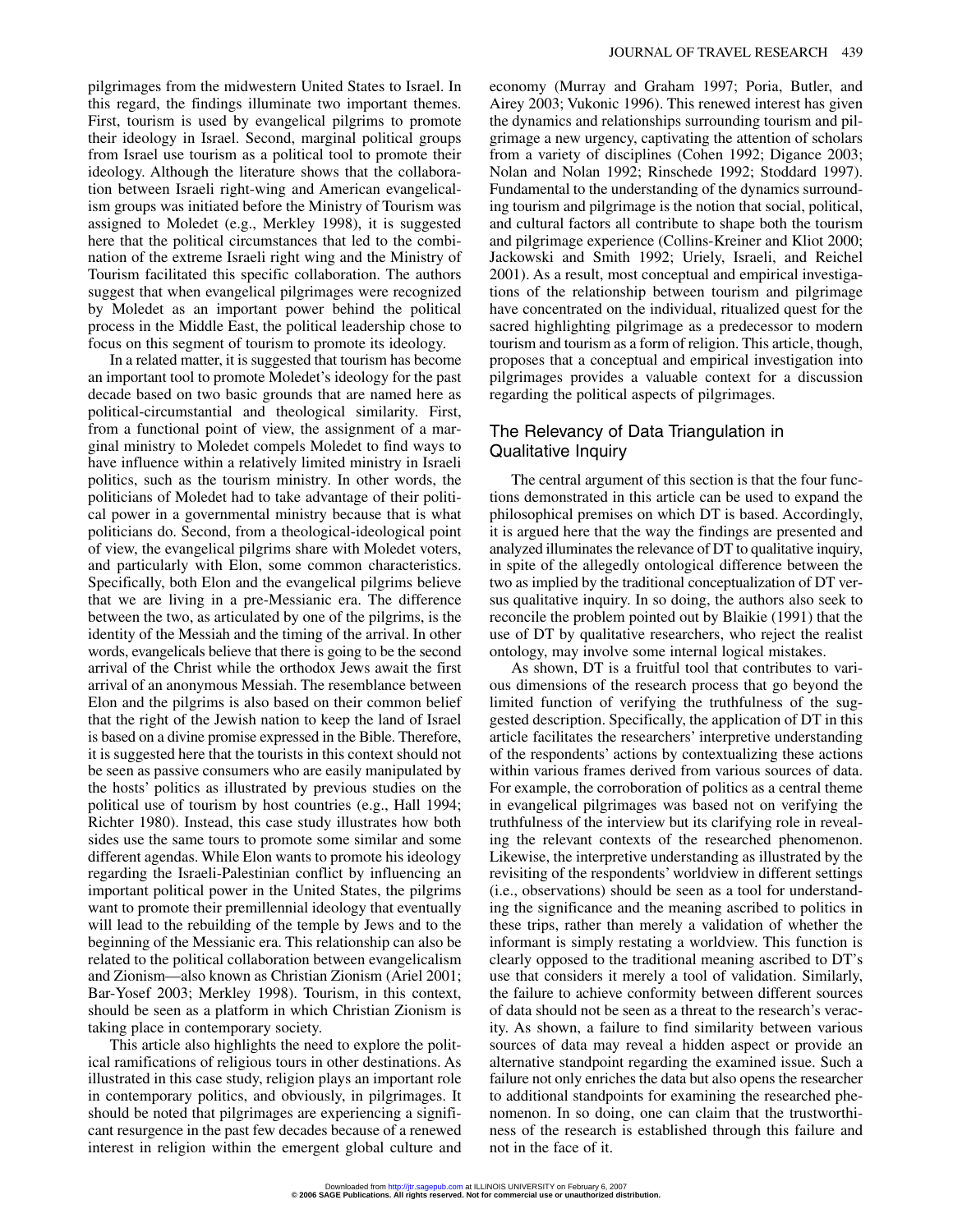Furthermore, explicitly using DT as an investigating tool allows scholars to reflect on the process of interpreting the respondents' actions. To be more specific, by acknowledging the multiple resources on which the interpretation is based and the background of each source of data, researchers become more reflective toward the subjective nature of their interpretation. Such subjectivity stands in contrast to the traditional view of DT that views it as a tool to ensure accuracy in the process of discovering an objective reality. Arguably, this approach can be related to the viewpoint of the German philosopher Gadamer toward philosophy of social science as expressed in his seminal work *Truth and Method* (1994). First published in 1960, Gadamer's (1994) book laid the foundations to two major philosophies behind qualitative inquiry, namely, interpretivism and hermeneutics (Baronov 2004; Schwandt 2000). Therefore, it is argued here that DT can be coherently applied by interpretivism and hermeneutics scholars without necessarily involving an internal mistake as suggested by Blaikie (1991). That is to say, although DT has its roots in postpositivist ontology, this article shows the relevance of this procedure to studies conducted under the frameworks of interpretivism and hermeneutics—philosophies that partly dominate the qualitative inquiry.

Finally, concluding from the explorative role of DT in this research project, a distinction should be made between strategic versus tactic uses of DT. In a strategic use, the researcher uses DT as a tool to contextualize the researched phenomenon and to enter an unfamiliar fieldwork by basing his or her conclusions on evidence originating from multiple points of view. Such a use does not aim to increase the truthfulness of the data. Tactic use of DT, on the other hand, refers to the need for substantiating the evidence by relying on multiple sources. Fascinatingly, both of these uses maintain the geometric origin of DT where reference points help navigators to verify locations.

# **REFERENCES**

- Ariel,Y. (2001). "Doomsday in Jerusalem? Christian Messianic Groups and the Rebuilding of the Temple." *Terrorism and Political Violence*, 13 (1): 1-14.
- Atkinson, P., A. Coffey, and S. Delamont (2003). "How Do You Know if Your Informant Is Telling the Truth?" In *Key Themes in Qualitative Research*. Walnut Creek, CA: AltaMira Press, pp. 119-40.
- Bar-Yosef, E. (2003). "Christian Zionism and Victorian Culture." *Israel*
- *Studies*, 8 (2): 18-44. Baronov, D. (2004). *Conceptual Foundations of Social Research Methods*.
- Boulder, CO: Paradigm. Berg, B. L. (2004). *Qualitative Research Methods for the Social Sciences*.
- Boston, MA: Pearson. Biala, T. (producer). (February 21, 2004). "An Interview with Benny Elon"
- [*Royim Olam*]. Jerusalem: Israel Broadcasting Authority. Retrieved from <http://www.moledet.org.il/benny-notsrim.html> Black, J. A., and D. J. Champion (1976). *Methods and Issues in Social*
- *Research*. New York: Wiley.
- Blaikie, N. (1991). "A Critique of the Use of Triangulation in Social Research." *Quality and Quantity*, 25: 115-36.
- Bosch, D. J. (1991). *Transforming Mission: Paradigm Shifts in Theology of Mission*. Maryknoll, NY: Orbis Books.
- Burns, P. M. (2004). "Tourism Planning: A Third Way?" *Annals of Tourism Research*, 31 (1): 24-43.
- Campbell, D. T., and D. Fiske (1959). "Convergent and Discriminant Validation by the Multitrait-Multimethod Matrix." *Psychological Bulletin*, 56: 81-104.
- Cohen, E. (1992). "Pilgrimage Centers: Concentric and Excentric." *Annals of Tourism Research*, 19: 33-50.
- Cohen-Hattab, K. (2004). "Zionism, Tourism, and the Battle of Palestine: Tourism as a Political-Propaganda Tool." *Israel Studies*, 9(1): 61-85.
- Connidis, I. (1983). "Integrating Qualitative and Quantitative Methods in Survey Research on Aging: An Assessment." *Qualitative Sociology*, 6 (4): 334-52.
- Dahles, H. (2002). "The Politics of Tour Guiding: Image Management in Indonesia." *Annals of Tourism Research*, 29 (3): 783-800.
- de Kant, E. (1979). "Social Planning for Tourism in Developing Countries." *Annals of Tourism Research*, 6 (1): 36-48.
- Dean, J. F., and W. F. Whyte (1958). "How Do You Know if Your Informant Is Telling the Truth?" *Human Organization*, 17: 34-8.
- Denzin, N. (1978). *The Research Act: A Theoretical Introduction to Sociological Methods*. New York: McGraw-Hill.
- Digance, J. (2003). "Pilgrimage at Contested Sites." *Annals of Tourism Research*, 30 (1): 143-59.
- Edgell, D. L. (1990). *International Tourism Policy*. New York, NY: Van Nostrand Reinhold.
- Gadamer, H. G. (1994) *Truth and Methods,* 2nd ed., translated and revised by J. Weinsheimer and D. G. Marshall. New York, NY: Continuum.
- Gibson, C., and D. Davidson (2004). "Tamworth, Australia's 'Country Music Capital': Place Marketing, Rurality, and Resident Reactions." *Journal of Rural Studies*, 20 (4), 387-404.
- Guba, E. G. (1990). "The Alternative Paradigm Dialogue." In *The Paradigm Dialogue*, edited by E. G. Guba. Newbury Park, CA: Sage, pp. 17-27.
- Guba, E. G., and Y. S. Lincoln (1989). *Fourth Generation Evaluation*. Newbury Park, CA: Sage.
- Hall, M. C. (1994). *Tourism and Politics: Policy, Power and Place*. New York, NY: John Wiley & Sons.
- Hammersley, M. (1987). "Some Notes on the Terms 'Validity' and 'Reliability.' " *British Educational Research Journal*, 13 (1): 73-81.
- Hayford, J. W. (2006). "Why Stand with Israel Today?" Retrieved February 1, 2006, from http://daytopray.com/uploads/3343.pdf
- Jackowski, A., and V. Smith (1992). "Polish Pilgrim-Tourists." *Annals of Tourism Research*, 19 (1): 92-106.
- Jeffrey, R. (1990). *Armageddon: Appointment with Destiny*. New York, NY: Bentam Books.
- Jenkins, C. L., and B. M. Henry (1982). "Government Involvement in Tourism in Developing Countries." *Annals of Tourism Research*, 9 (4): 499-521.
- Jeong, S., and C. Santos (2004). "Cultural Politics and Contested Place Identity." *Annals of Tourism Research*, 31 (3): 640-56.
- Jick, T. D. (1979). "Mixing Qualitative and Quantitative Methods: Triangulation in Action." *Administrative Science Quarterly*, 24 (4): 602-11.
- Johnston, J. M., and H. S. Pennypacker (1980). *Strategies and Tactics of Human Behavioural Research*. Hillsdale, NJ: Lawrence Erlbaum Associates.
- Kerlinger, F. (1964). *Foundations of Behavioural Research*. New York, NY: Holt.
- Lasswell, H. D. (1936). *Politics: Who Gets What, Where, How?* New York, NY: McCgraw-Hill.
- Lincoln, Y. S., and E. Guba (1985). *Naturalistic Inquiry*. Thousand Oaks, CA: Sage.
- Massey, A. (1999). "Methodological Triangulation, or How To Get Lost Without Being Found Out." In *Explorations in Methodology: Studies in Educational Ethnography,* vol. 2, edited by A. Massey and G. Walford. Stamford, CT: JAI Press, pp. 183-97.
- Mathews, H. G. (1975). "International Tourism and Political Science Research." *Annals of Tourism Research*, 2 (4): 195-203.
- ——— (1978). *International Tourism: A Political and Social Analysis*. Cambridge, MA: Schenkman Publishing.
- Merkley, P. C. (1998). *The Politics of Christian Zionism 1891-1948*. London: Frank Cass Publishers.
- Morgan, N. J., and A. Pritchard (1999). *Power and Politics at the Seaside: The Development of Devon's Resorts in the Twentieth Century*. Exeter, UK: University of Exeter Press.
- Murray, M., and B. Graham (1997). "Exploring the Dialectics of Route-Based Tourism: The Camino de Santiago." *Tourism Management*, 18 (8): 513-24.
- Nolan, M., and S. Nolan (1992). "Religious Sites as Tourism Attractions in Europe." *Annals of Tourism Research*, 19: 68-78.
- Noll, M. A., D. W. Bebbington, and G. A. Rawlyk (1994). *Evangelicalism: Comparative Studies of Popular Protestantism in North America, the British Isles, and Beyond 1700-1990*. New York, NY: Oxford University **Press**
- Poria,Y., R. Butler, and D. Airey (2003). "Tourism, Religion, and Religiosity: A Holy Mess." *Current Issues in Tourism*, 6 (4): 340-63.
- Pritchard, A., and N. J. Morgan (2001). "Culture, Identity and Tourism Representation: Marketing Cymru or Wales?" *Tourism Management*,  $22^{\degree}(2)$ : 167-79.
- Richter, L. K. (1980). "The Political Use of Tourism: A Philippine Case Study." *Journal of Developing Areas*, 14: 237-57.
- ——— (1983). "Tourism Politics and Political Science: A Case of Not So Benign Neglect." *Annals of Tourism Research*, 10 (3): 313-35. ——— (1989). *The Politics of Tourism in Asia*. Honolulu, HI: University of
- Hawaii Press. Rinschede, G. (1992). "Forms of Religious Tourism." *Annals of Tourism*
- *Research*, 19: 51-67.
- Safer, M. (correspondent). (February 8, 2004). "Rise of the Righteous Army." *60 Minutes*. New York, NY: CBS Worldwide Inc.